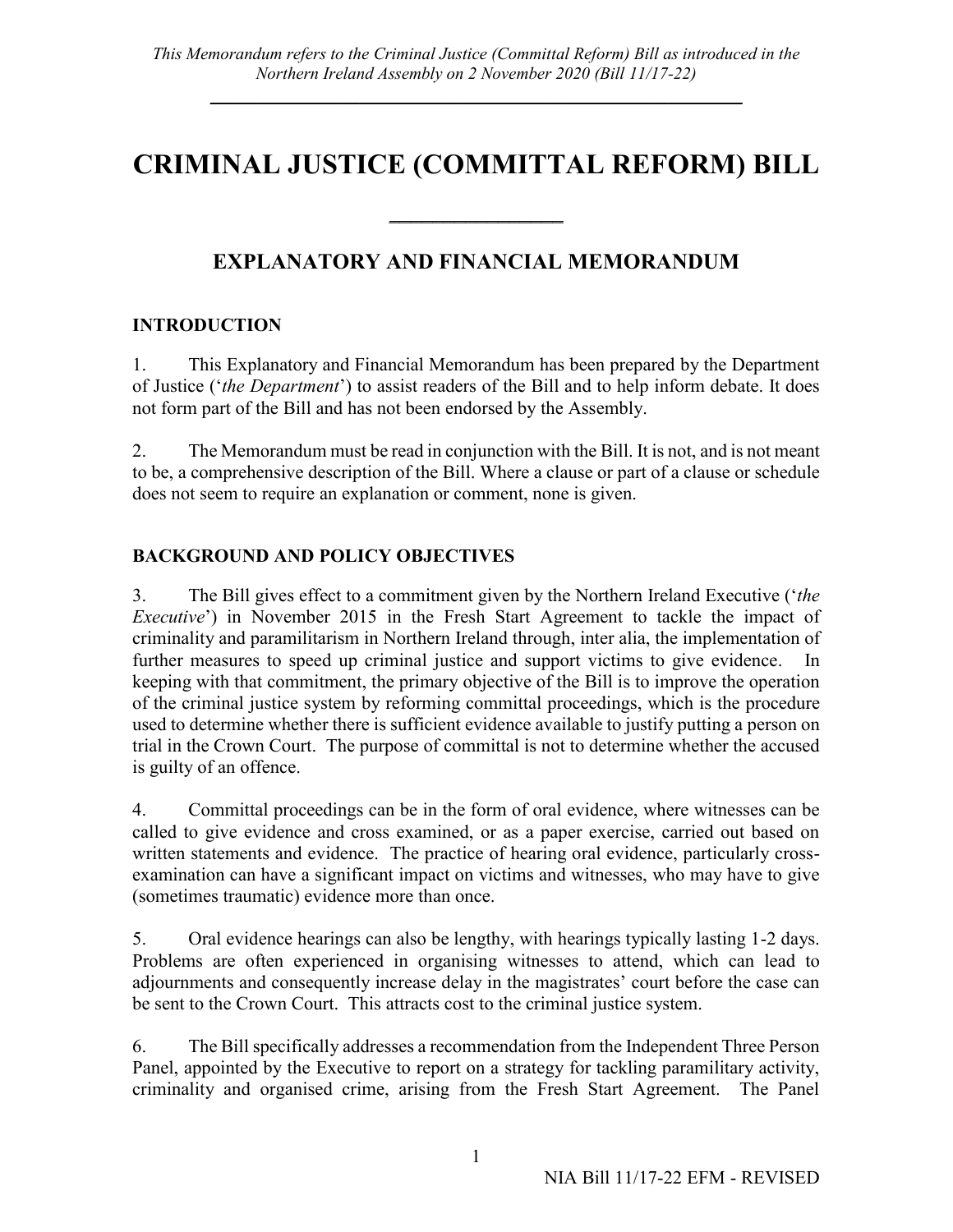recommended that the practice of witnesses having to provide evidence on oath and face cross examination as part of committal proceedings should be abolished.

7. A previous attempt by the Department, in the Justice Bill 2015, enacted as the Justice Act (Northern Ireland) 2015 ('*the 2015 Act*'), to abolish the use of oral evidence at committal was unsuccessful. At that time the Assembly accepted an amendment to the Department's original clause which retained the use of oral evidence where the court deemed it to be in the interests of justice.

8. The Bill supports the delivery of a number of other commitments made by the Executive and Department of Justice regarding the reform of committal proceedings. The Bill will assist in the delivery of recommendations made in recent inspection reports by Criminal Justice Inspection Northern Ireland (CJINI) and Sir John Gillen in his report into the law and procedures in serious sexual offence cases. Reforming the committal process is also a priority in the New Decade, New Approach Deal, published in January 2020.

9. CJINI have made a number of recommendations in respect of reforming committal proceedings in the past, most recently in its Without Witness Report – A thematic Inspection of the handling of sexual violence and abuse cases by the criminal justice system in Northern Ireland, published in November 2018. Amongst the report's recommendations was that '*Once direct transfer to the Crown Court is established for murder and manslaughter cases, the DoJ should ensure that rape, serious sexual offences and child abuse offences be added to the list of specified offences under the Justice Act (Northern Ireland) 2015*'*.*

10. Sir John Gillen, in his report into the law and procedures in serious sexual offences, published in May 2019, made sixteen key recommendations, supplemented by more than two hundred and fifty supporting recommendations. In his key recommendations, Sir John called for: '*Radical steps to combat excessive delay in the criminal justice system. A wholly new mind-set is required, which will involve front-loading the legal system with an early-timelimited and case managed system that has at its core early joint engagement by both prosecution and defence representatives.*' To support this recommendation he made a further twenty-six recommendations aimed at tackling delay in the criminal justice system, including the following recommendation in respect of committal proceedings: - '*The Department of Justice should make provision for the direct transfer of serious sexual offences to the Crown Court, bypassing the committal process pursuant to the affirmative resolution procedure under section 11(4) of the Justice Act (Northern Ireland) 2015.*'

11. In addition to commitments made by the Executive regarding efforts to speed up the justice system, a number of commitments have also previously been made by the Department of Justice. The most significant of these includes plans by the Department to deliver recommendations arising from the Northern Ireland Audit Office Report – Speeding up Justice: avoidable delay in the criminal justice system, published in March 2018, which recommended that the Department establish an action plan and a timetable for the eradication of the committal process.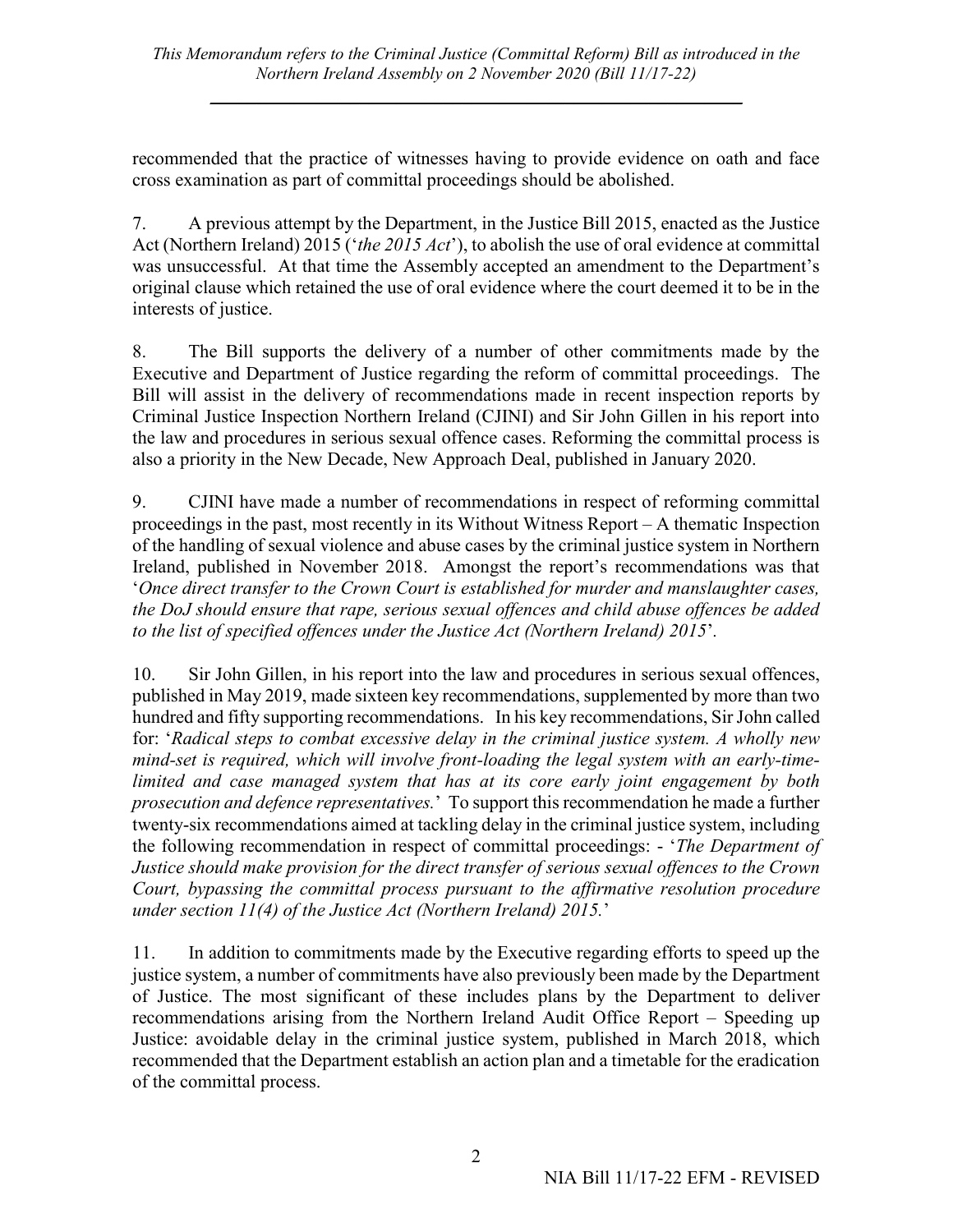12. In addition therefore, to abolishing oral evidence, the Bill also amends provisions within the 2015 Act which provide for the direct transfer, also referred to as direct committal, of cases to the Crown Court, without the need for a traditional committal hearing. The 2015 Act provided that an accused would be directly committed to the Crown Court, without the need for a traditional committal hearing in the following circumstances:

- Following an indication by the accused to the magistrates' court, before the court has begun to conduct committal proceedings, that they intend to plead guilty to an offence to be prosecuted on indictment (section 10 of the 2015 Act);
- Upon appearing before the magistrates' court charged with a specified offence, which the 2015 Act defines as murder and manslaughter, or inchoate forms of those offences (section 11); or
- Upon appearing before the magistrates' court charged with a non-specified offence to be prosecuted on indictment, which the court considers to be related to a specified offence of a co-accused appearing on the same occasion (section 12).
- The 2015 Act provided the magistrates' court with the discretionary power to directly commit an accused charged with a non-specified offence where the court considers that the charges are related to a specified offence charge of a co-accused who has previously been directly committed to the Crown Court for those charges (section 12).

The amendments brought forward in the Bill are aimed at extending the range of offences to which the direct committal arrangements apply, and simplifying the direct committal processes provided for in the 2015 Act.

13. The Bill repeals section 10 of the 2015 Act, removing the process for an accused to be directly committed to the Crown Court if they indicate to the magistrates' court an intention to plead guilty to an offence to be prosecuted on indictment, before the start of a traditional committal hearing. Due to the passage of time and growing calls for more extensive action and following a review of the direct committal provisions, the Department believes that providing a single mechanism to directly commit cases to the Crown Court on the basis of offence type provides a more effective approach to deliver the fundamental change required.

14. The Department therefore considers the most effective way of achieving a more extensive reform of the committal process is to define, through the Bill, a broader range of offences to be directly committed to the Crown Court under section 11. In reaching this decision a number of factors have been considered.

15. Firstly, this approach allows the Department to better address previous commitments, and concerns raised through inspection and scrutiny reports regarding particular offence types, such as offences related to paramilitary activity and serious sexual offences.

16. Secondly, basing direct committal on specific offence types allows the Department to more accurately forecast the potential volumes of cases to which direct committal is likely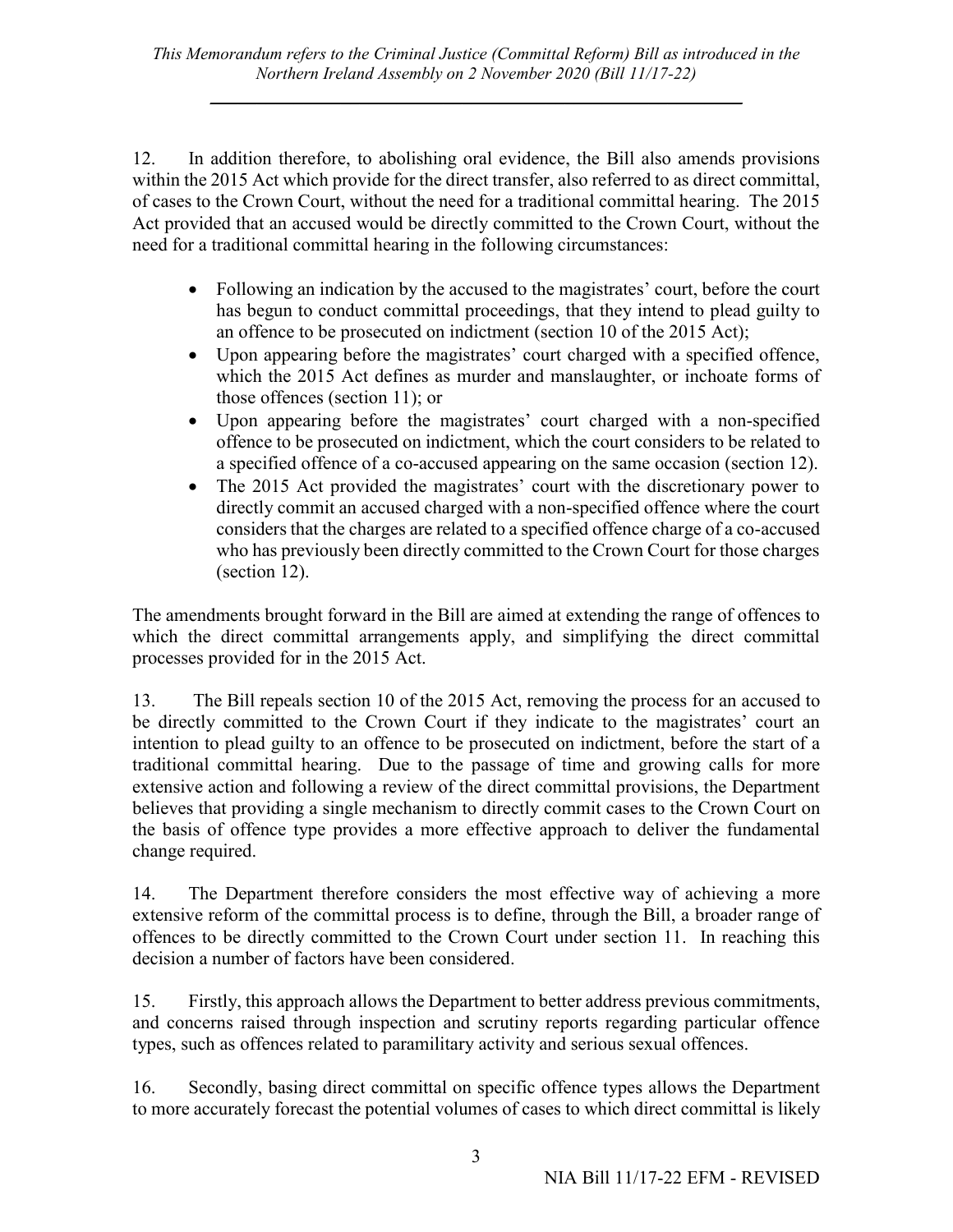to apply. Whilst a number of cases proceeding to the Crown Court result in the accused pleading guilty, limited data is available regarding the number of accused indicating an intention to plead guilty whilst the case is still in the magistrates' court. It is therefore more difficult to determine the impact on the criminal justice system of direct committal for early guilty plea arrangements. Basing direct committal on offence type will help the Department to plan more effectively for the implementation and wider rollout of direct committal and to be able to better measure the impact of the changes on the criminal justice system. The Department does however recognize the benefits to victims, witnesses and defendants of 'fast-tracking' cases in which the accused wishes to plead guilty. The Bill therefore provides measures to allow for the Crown Court to be provided with relevant information to help speed up the sentencing process, in the event that the accused enters a formal guilty plea. These provisions allow for a magistrates' court to order relevant inquiries and reports which are relevant to sentencing in the event that an accused indicates an intention to plead guilty to an offence which is to be directly committed to the Crown Court.

17. Thirdly, the Department's aim over the longer term is to eradicate the traditional committal process entirely through the rollout of direct committal. It is therefore necessary to provide a process whereby all cases to be tried in the Crown Court are directly transferred once it has been determined that the offence(s) with which the accused is charged is to be prosecuted on indictment. The plea, or anticipated plea, of the accused will have little bearing on this process. As more offence types are brought within the scope of offences to be directly committed to the Crown Court under section 11, the pool of cases eligible to be directly committed under the Early Guilty Plea transfer mechanism will become smaller. In some cases the nature of the offence type with which an accused is charged dictates entirely whether an accused will be prosecuted in the Crown Court. The criminal law provides that some offences can only be tried in the Crown Court. The Department's current plans are, therefore, to extend direct committal to those offences, which in the case of an adult, are triable only on indictment.

18. Finally, since 2015 the Department has worked extensively with criminal justice organisations to plan for the introduction of direct committal. During that period a number of risks have been identified in relation to the implementation of the direct committal of an accused to the Crown Court following an indication of a guilty plea. Despite efforts to mitigate those risks, concerns remain around the operational out-workings of section 10 which could potentially have a detrimental impact on the criminal justice system. Upon implementation, section 10 would have introduced a new feature into the criminal justice system, which would allow cases to be returned from the Crown Court to the magistrates' court if a defendant did not ultimately enter a guilty plea at the arraignment hearing. In its implementation this new process introduces a number of significant risks and operational complexities, compared against the more straightforward arrangements for direct committal based on offence type. In light of commitments for more extensive reform of committal proceedings the Department has decided that a direct committal model based on offence type provides a better, and more straightforward basis, for implementing more extensive reforms to the committal process.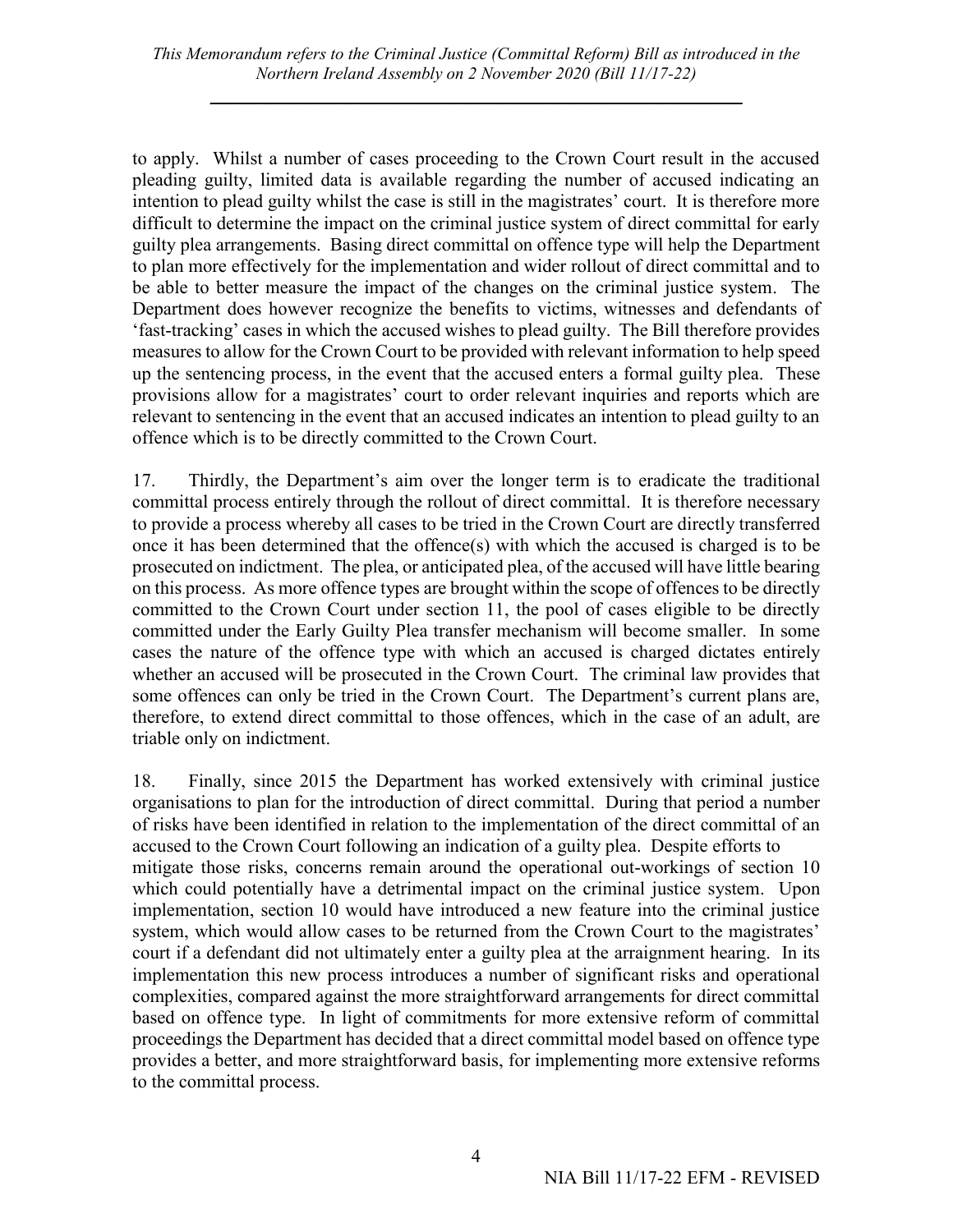19. To deliver the changes outlined, the Bill amends section 11 of the 2015 Act to extend the offences which are to be directly committed to the Crown Court, without the need for a traditional committal hearing to include all offences which, in the case of an adult, can be tried only on indictment. This amendment seeks to provide a single list of offences to which direct committal will apply regardless as to whether the accused is an adult or a youth.

20. For cases where an accused is charged with an offence to which direct committal applies, the Bill provides additional clarity that any other offences which the magistrates' court considers to be related to the qualifying offence will also be directly transferred to the Crown Court at the same time.

21. The Bill also makes a number of other changes to support the direct committal process. These include, as referred to above, explicit powers for the magistrates' court to order inquiries and reports relevant to the sentencing of an accused who has indicated an intention to plead guilty to an offence(s) which has been directly committed to the Crown Court. These powers seek to provide the Crown Court with the opportunity to promptly sentence an accused, if appropriate to do so, if they plead guilty to an offence(s) which has been directly committed.

22. The Bill provides new powers for the Director of Public Prosecutions in Northern Ireland to discontinue proceedings, to which the direct transfer provisions in the 2015 Act apply, between the case being committed to the Crown Court and the presentation of an indictment setting out the charges for which the accused is to be prosecuted. The powers seek to address a situation whereby, following the direct transfer of a case to the Crown Court, there is a material change in circumstances of the case, such as new evidence emerging, which leads the prosecution to conclude that the test for prosecution is no longer met. It is anticipated that, with the introduction of direct transfer, such situations may arise more frequently as cases will be transferred to the Crown Court at an earlier stage in the criminal justice process. These are similar to powers available to prosecutors and other relevant public authorities in England and Wales through section 23A of the Prosecution of Offences Act 1985.

23. The Application to Dismiss process provided within section 14 of the 2015 Act, is amended by the Bill to ensure a consistent approach across all criminal cases to be heard in the Crown Court regarding the calling of oral evidence in advance of trial. The Bill therefore removes the option within the Application to Dismiss process to call oral evidence, thus maintaining consistency with the abolition of oral evidence as part of the traditional committal process.

24. Finally, the Bill makes some minor amendments to add flexibility to the nature of court rules required to support direct committal, by adding that further arrangements in respect of the documentation associated with direct committal can be provided for in either magistrates' court rules, or Crown Court Rules, as required.

5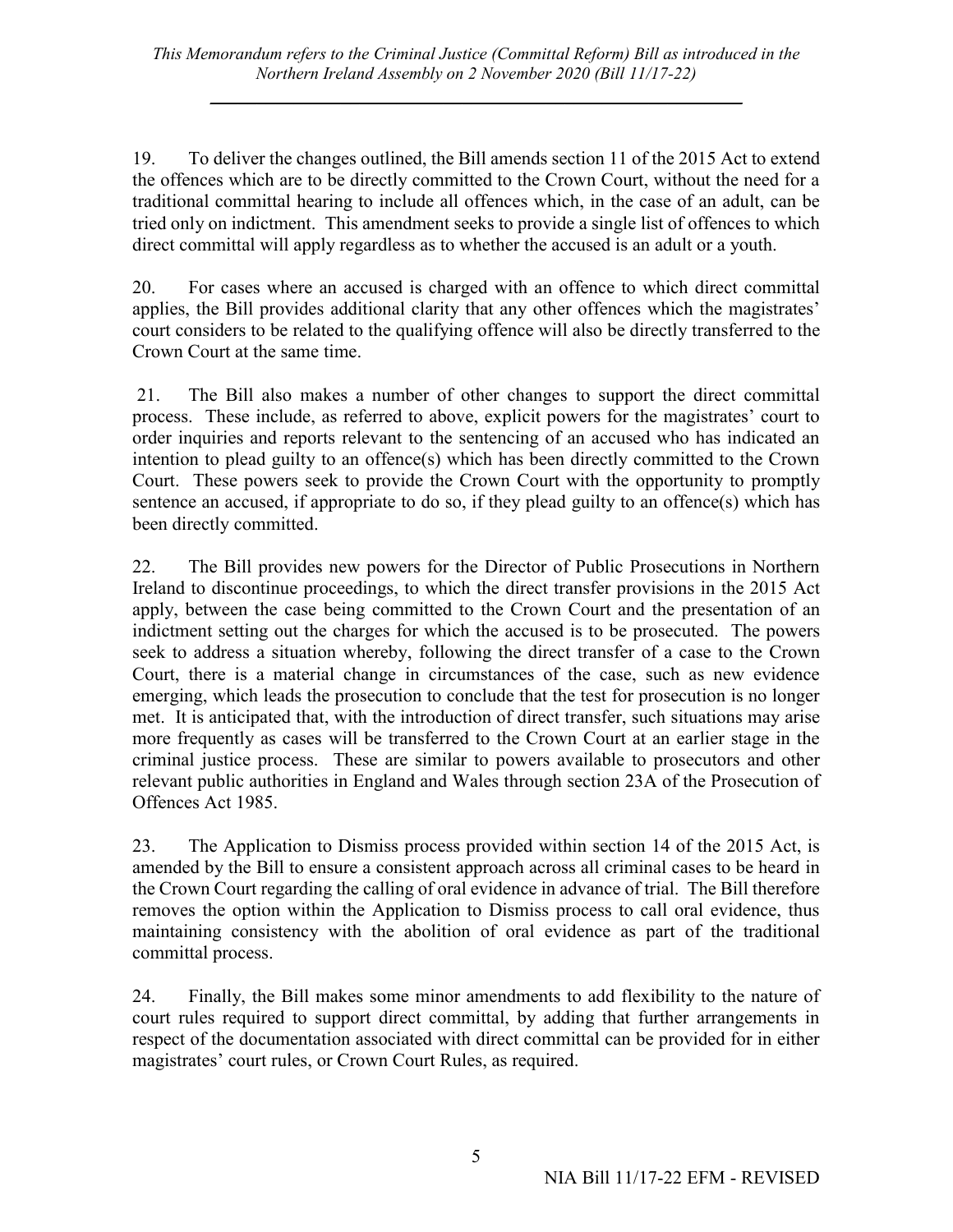#### **CONSULTATION**

25. The Department conducted a 12 week consultation exercise in January 2012 regarding the two key policy elements of Committal Reform which feature in this Bill - the abolition of oral evidence at committal, and the introduction of the direct transfer of cases to the Crown Court, without the need for a committal hearing, in certain circumstances. In addition to the formal public consultation exercise, the Department invited consultees to participate in a focus group event to discuss the options presented in the consultation paper. The event took place on 13 March 2012. Four representative groups and one individual attended and the comments received were taken into consideration by the Department in determining the proposed way forward. The Department reported on the outcome of the consultation and proposed way forward to the Justice Committee in June 2012.

26. The majority of respondents to the consultation supported both the abolition of oral evidence at committal and the introduction of a system to directly transfer serious cases from the magistrates' court to the Crown Court in certain circumstances.

27. In more recent years Committal Reform has been a central initiative in the Department's plans to tackle avoidable delay in Crown Court cases and the proposals have been subject of a number of inspection reports by agencies and individuals into various aspects of the justice system including delay. Where relevant recommendations have been made, the Department has considered these, and where recommendations have been accepted, the content of the draft Bill has been revised accordingly.

28. The remaining elements of the Bill are consequential to the introduction of direct committal and have not been subject to further public consultation. However, in order to ensure the efficacy of the forthcoming changes, the Department has consulted extensively with key criminal justice partner organisations, including Office of the Lord Chief Justice (OLCJ), the Public Prosecution Service (PPS), the Police Service of Northern Ireland (PSNI), the Northern Ireland Courts and Tribunals Service (NICTS) and the Northern Ireland Prison Service (NIPS).

29. In overall terms respondents to the initial consultation have been positive about the proposals, as have those conducting the various inspection reports focusing on this area of the justice system, and where adjustments were required, they have been made.

## **CONSULTATION DOCUMENTATION**

2012 Consultation document: [https://wayback.archive](https://wayback.archive-it.org/11112/20150928081747/http:/www.dojni.gov.uk/index/public-consultations/archive-consultations/speeding_up_justice_consultation_on_reform_of_committal_proceedings.pdf)[it.org/11112/20150928081747/http://www.dojni.gov.uk/index/public-consultations/archive](https://wayback.archive-it.org/11112/20150928081747/http:/www.dojni.gov.uk/index/public-consultations/archive-consultations/speeding_up_justice_consultation_on_reform_of_committal_proceedings.pdf)consultations/speeding up justice consultation on reform of committal proceedings.pdf

2012 Equality assessment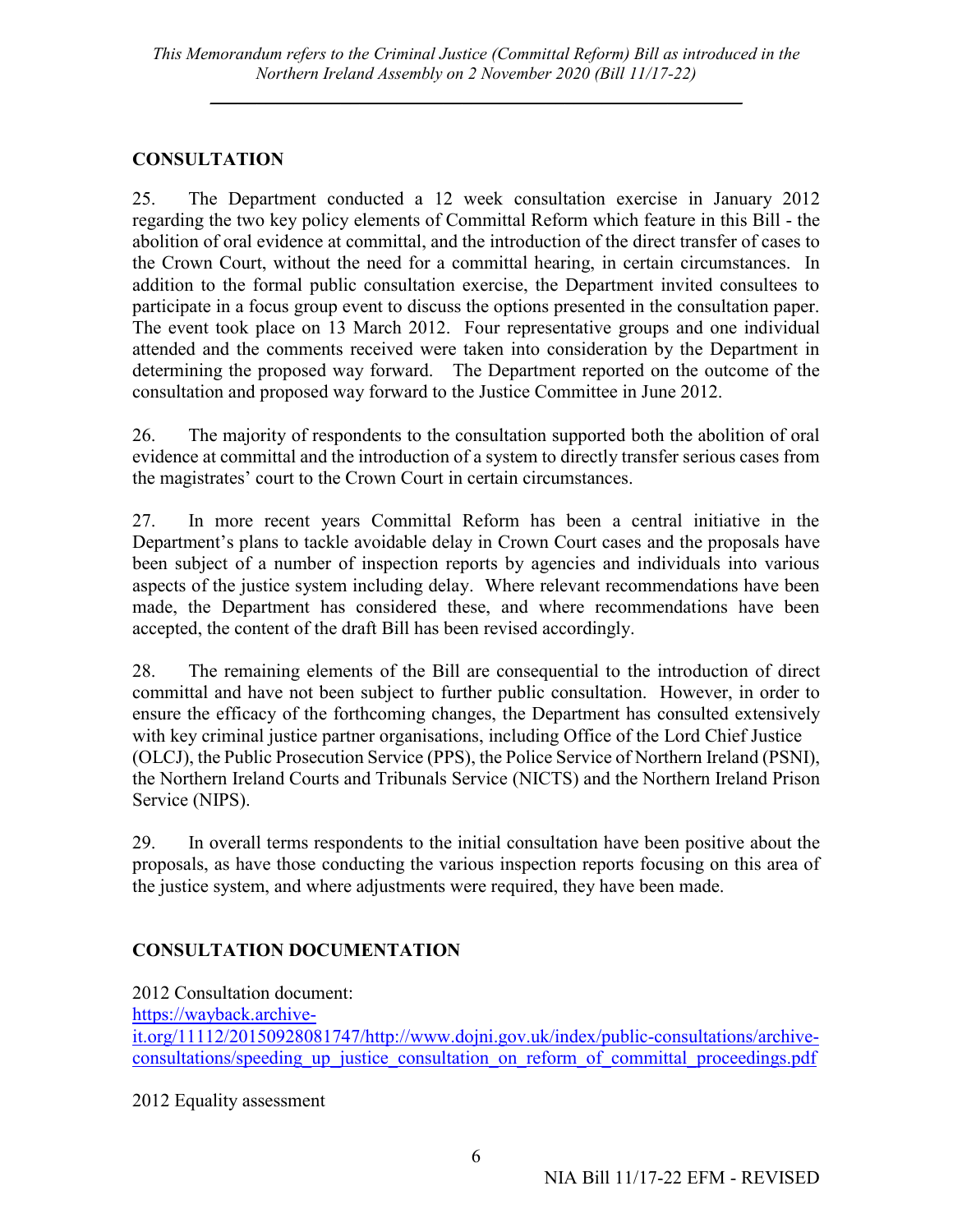#### [https://wayback.archive-](https://wayback.archive-it.org/11112/20150928081751/http:/www.dojni.gov.uk/index/public-consultations/archive-consultations/reform_of_committal_proceedings_equality_screening_form.pdf)

[it.org/11112/20150928081751/http://www.dojni.gov.uk/index/public-consultations/archive](https://wayback.archive-it.org/11112/20150928081751/http:/www.dojni.gov.uk/index/public-consultations/archive-consultations/reform_of_committal_proceedings_equality_screening_form.pdf)[consultations/reform\\_of\\_committal\\_proceedings\\_equality\\_screening\\_form.pdf](https://wayback.archive-it.org/11112/20150928081751/http:/www.dojni.gov.uk/index/public-consultations/archive-consultations/reform_of_committal_proceedings_equality_screening_form.pdf)

2012 Summary of Responses:

[https://wayback.archive-](https://wayback.archive-it.org/11112/20150928081420/http:/www.dojni.gov.uk/index/public-consultations/archive-consultations/early-guilty-pleas-and-committal-reform-report-on-responses-and-way-forward-report.pdf)

[it.org/11112/20150928081420/http://www.dojni.gov.uk/index/public-consultations/archive](https://wayback.archive-it.org/11112/20150928081420/http:/www.dojni.gov.uk/index/public-consultations/archive-consultations/early-guilty-pleas-and-committal-reform-report-on-responses-and-way-forward-report.pdf)[consultations/early-guilty-pleas-and-committal-reform-report-on-responses-and-way](https://wayback.archive-it.org/11112/20150928081420/http:/www.dojni.gov.uk/index/public-consultations/archive-consultations/early-guilty-pleas-and-committal-reform-report-on-responses-and-way-forward-report.pdf)[forward-report.pdf](https://wayback.archive-it.org/11112/20150928081420/http:/www.dojni.gov.uk/index/public-consultations/archive-consultations/early-guilty-pleas-and-committal-reform-report-on-responses-and-way-forward-report.pdf)

# **OPTIONS CONSIDERED**

30. In its response to the Three Person Panel Report, the Executive accepted the Panel's recommendation that the Department should bring forward draft legislation to further reform committal proceedings to remove the need for oral evidence before trial. The Department therefore reviewed the options presented in the 2012 consultation (as outlined below) the outcome of which proposed that taking oral evidence from a witness in committal proceedings should be abolished. It was also found this should extend to cases prosecuted under the Justice and Security (Northern Ireland) Act 2007 and to extra-territorial offences. After revisiting the 2012 consultation within the context of the current criminal justice arrangements, the Department remains convinced that the proposals brought forward in 2012 represent the most appropriate approach to delivering the recommendation.

The Reform of Committal proceedings consultation paper launched in 2012 sought views on the following proposals:-

(i) the abolition of the taking of oral evidence from a witness at committal proceedings (though the accused would still be entitled to make representations on their own behalf); (ii) extending this reform to include cases brought under the Justice and Security (Northern Ireland) Act 2007 and to extra-territorial offences.

31. In addition, the paper sought views on the scope for more fundamental reform – including enabling the direct transfer of cases to the Crown Court in certain circumstances. The paper sought views on extending the range of cases which can be directly transferred to the Crown Court.

32. The majority of consultees supported the proposals on the above matters for which the Department presented its initial legislative proposals in its Justice Bill of 2015.

# **Extension of direct committal offences**

33. In order to meet commitments arising in relation to offences which should be removed from the traditional committal process, and be directly committed to the Crown Court, the Department considered three options: -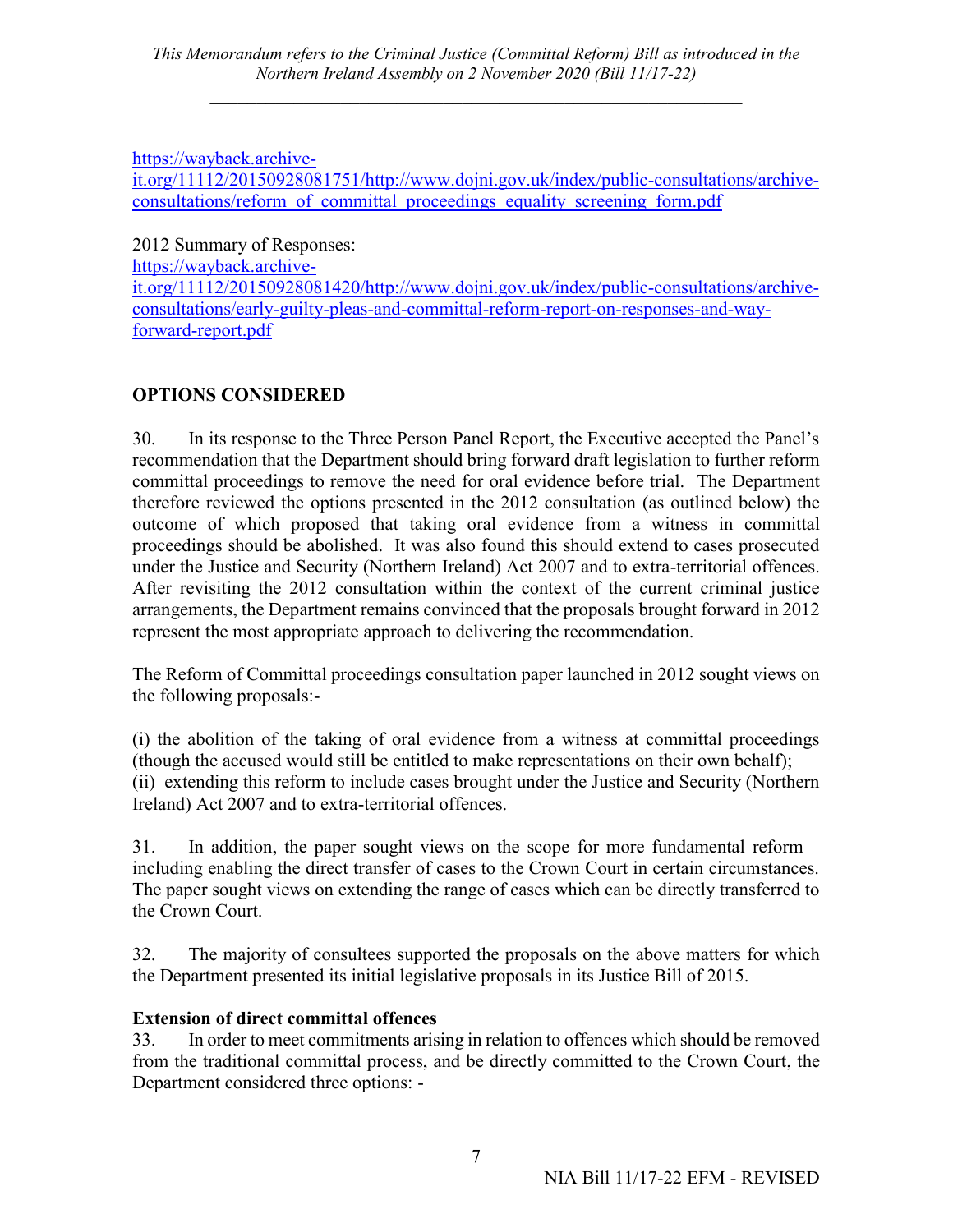Option 1 – Extend direct committal to Indictable Cases Process (ICP) offence types The Indictable Cases Process (ICP) was rolled out across Northern Ireland in May 2017 following a successful pilot in the Ards area in 2015. The process applies to offences of murder / manslaughter, serious assault cases, serious drugs cases and conveying a list A article into or out of prison.

Option 2 – Extend direct committal to offences triable only on indictment

Option 3 – Extend direct committal to serious and specified offences listed in schedule 1 and schedule 2 respectively, to the Criminal Justice (Northern Ireland) Order 2008.

34. In assessing the options the Department considered a range of factors including likely case volumes; the extent to which the offences falling within each option would meet Departmental commitments arising from agreements and scrutiny reports such as Fresh Start, various CJINI reports, Sir John Gillen's review into the law and procedures in serious sexual offences, and the NIAO report on avoidable delay in the Crown Court, together with the deliverability of each option. The Department concluded that extending the roll out of direct committal to offences which are triable only on indictment (Option 2) provided the best basis for tackling delay in Crown Court cases.

# **OVERVIEW OF THE BILL**

35. The Bill contains six clauses and one schedule.

# **COMMENTARY ON CLAUSES**

A short commentary on clause 4 is provided below. Clauses 1-3 and 5-6 are regarded as selfexplanatory.

## **Abolition of preliminary investigation and mixed committals**

Clause 1: Abolition of preliminary investigations

Clause 2: Abolition of mixed committals: evidence on oath not to be given at preliminary inquiry

Clause 3: Consequential amendments and repeals

## **Direct committal for trial: miscellaneous amendments**

Clause 4: Direct committal for trial: miscellaneous amendments

This clause makes a number of amendments to the direct committal for trial provisions in Chapter 2 of Part 2 of the Justice Act (Northern Ireland) 2015.

Subsection (2) amends section 9 of the Justice Act (Northern Ireland) 2015 to provide operational clarity to criminal justice practitioners that cases to which Article 45 of the Magistrates' Courts (Northern Ireland) Order 1981, or Article 17 of the Criminal Justice (Children) (Northern Ireland) Order 1998 apply, shall only be directly committed to the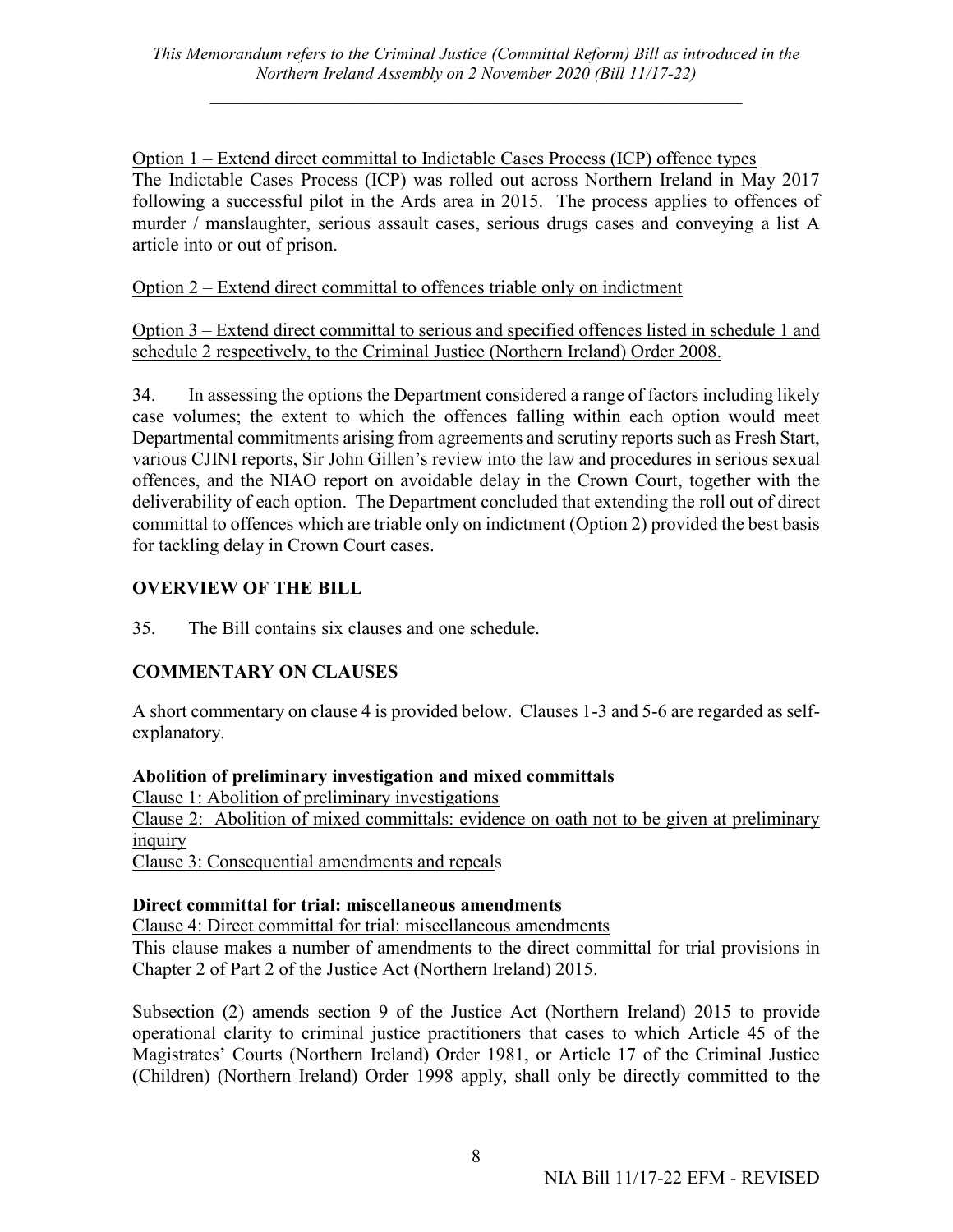Crown Court, subject to meeting the criteria set out in section 11, after a magistrates' court has decided not to deal summarily with the case.

Subsection (3) repeals section 10 of the Justice Act (Northern Ireland) 2015 which provides for the direct transfer to the Crown Court of an accused, upon his or her indication to a magistrates' court (before it has begun to conduct traditional committal proceedings) of an intention to plead guilty to an offence to be prosecuted on indictment.

Subsection (4) amends section 11 of the 2015 Act to amalgamate and streamline sections 11 and 12 of the 2015 Act following the decision by the Department to extend the list of offences to which direct committal will apply. The subsection extends the application of direct committal to include all offences which, in the case of an adult, would be considered to be triable only on indictment. This applies irrespective of the age or circumstances of the accused or the procedural route by which the accused comes to be tried on indictment. The test for the court is whether the offence is, in the case of an adult, triable only on indictment. The subsection also provides the Department with the power to bring forward an order(s) to designate any other offence(s) to which direct committal under Chapter 2 of Part 2 of the 2015 Act will apply. The amendment brings within section 11 the process originally provided for in section 12 of the 2015 Act, whereby an accused, charged with an offence not falling within the direct committal offence types, can be directly committed to the Crown Court if the offence is related to an offence for which a co-accused has been directly committed.

Subsection (4) also introduces other changes to support the introduction of direct committal.

- It amends Chapter 2 of Part 2 of the 2015 Act to provide that in cases where an accused is directly committed to the Crown Court for a qualifying offence under that Chapter, the magistrates' court shall at the same time directly transfer any other offence(s) for which the accused is charged that it considers to be related. The subsection defines a related offence as one which the court determines could be included on the same indictment as the offence which is to be directly committed.
- It amends Chapter 2 of Part 2 of the 2015 Act to allow for certain functions of the magistrates' courts, other than those related to committal proceedings, to continue after a case has been directly committed for trial. This provision seeks to maintain consistency with existing arrangements for cases which proceed to the Crown Court through the traditional committal process. This amendment is designed to allow, for example, an accused who is alleged to have breached the conditions of his or her bail in respect of an offence(s) which has been directly committed to the Crown Court, to be brought before a magistrates' court to answer those allegations. Magistrates' courts sit more frequently than Crown Court, and at a greater number of venues across Northern Ireland and this amendment facilitates prompt access to a court so that such allegations can be heard. This in turn is important in order to protect the administration of justice, particularly where there is a risk a defendant might attempt to interfere with the criminal justice process.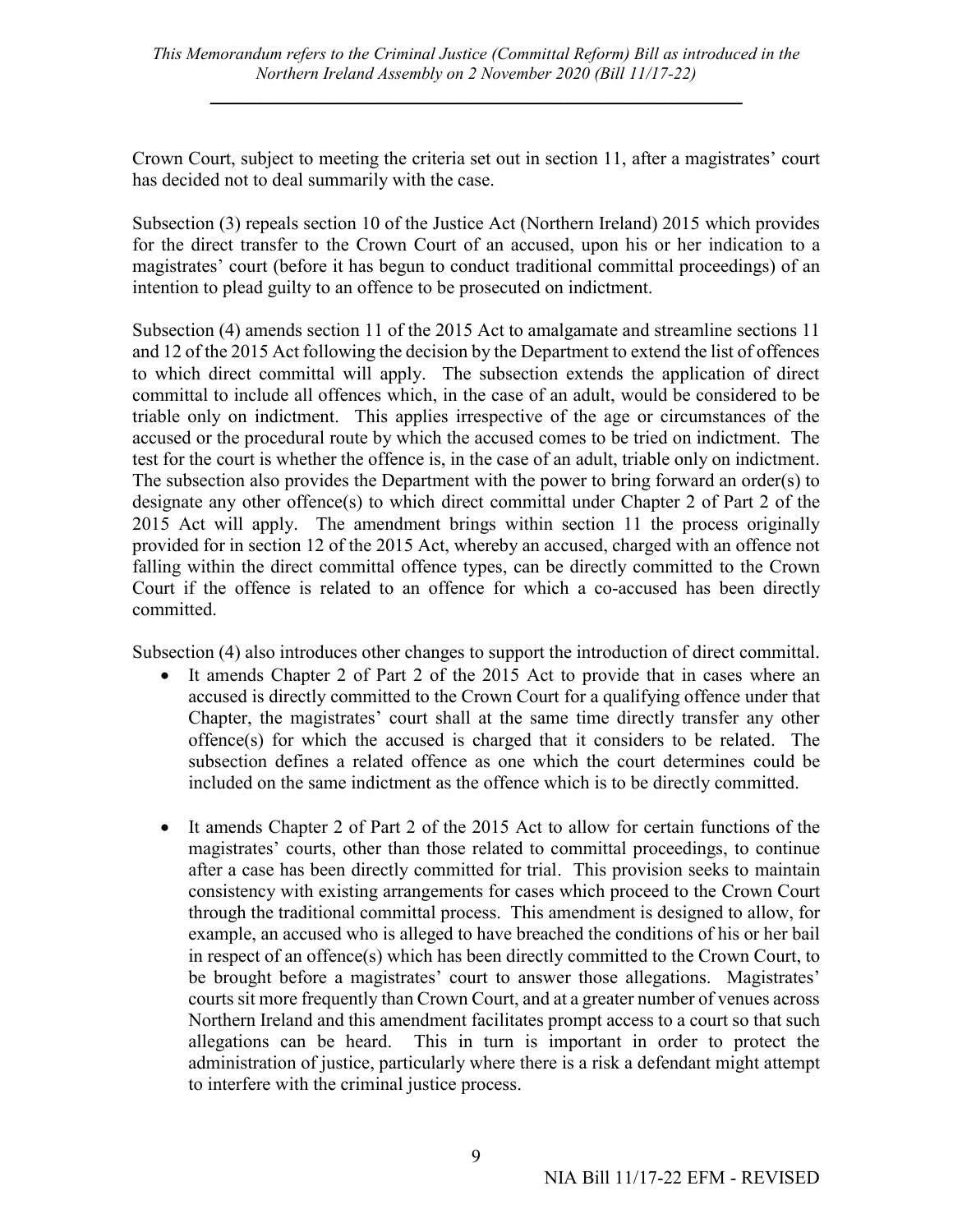Subsection (5) makes some minor amendments to section 13 of the 2015 Act to add flexibility to the nature of court rules required to support the direct committal process, by adding that further arrangements in respect of the documentation associated with direct committal can be provided for in either magistrates' court rules, or Crown Court Rules. This change is primarily designed to allow Crown Court Rules to provide further detail on arrangements for serving documents containing the evidence on which the directly committed charge is based, should those documents not be available to the magistrates' court at the point when the accused is to be directly committed to the Crown Court.

Subsection (6) provides the magistrates' court with powers to order the making of inquiries and reports relevant to the sentencing of the accused, should an accused indicate an intention to plead guilty to the offence(s) to be directly committed to the Crown Court. The purpose of this change is to provide the Crown Court with documentation required to support the early disposal, if appropriate, of the case should the accused enter a guilty plea at an early stage in the Crown Court. The subsection provides that the prosecution and the accused must be provided with the opportunity to put forward their views prior to the magistrates' court making a decision regarding the ordering of relevant inquiries or reports.

Subsection (7) provides new powers for the Director of Public Prosecutions for Northern Ireland to discontinue proceedings, directly transferred to the Crown Court under Chapter 2 of Part 2 of the 2015 Act, between committal and the time that an indictment has been presented in the Crown Court. The clause also sets out the arrangements for discontinuing proceedings in such circumstances. Discontinuance does not prevent the subsequent institution of proceedings by the appropriate means.

Subsection (8) amends the process whereby the accused or their representatives can apply to dismiss charges on which they have been directly committed for trial under section 14 of the 2015 Act. This change is designed to maintain consistency with the Department's commitments to remove the option for victims and witnesses to be called to provide oral evidence on oath in advance of trial.

Subsection (9) makes a number amendments to Schedule 2 to the 2015 Act, which are mostly minor in nature, or consequential to the changes made to Chapter 2 of Part 2 of the 2015 Act by this Bill. The most substantive change made by the subsection relates to an amendment to paragraph 8 of Schedule 2 to the 2015 Act, which in turn amends the Criminal Procedure and Investigations Act 1996, to define a timeframe in which a prosecutor must disclose to the defence copies of, or provide access to, material which could reasonably be considered to undermine the prosecution case or assist the case of the accused in cases directly transferred under Chapter 2 of Part 2 of the 2015 Act. The duty on the prosecution is to provide this material as soon as is reasonably practicable after the service of the notice of committal and the evidence on which the charge(s) is based as referred to in the revised section  $13(2A)$  of the 2015 Act. The Bill also amends Schedule 2 to the 2015 Act so that in cases directly committed to the Crown Court a Crown Court judge may grant a criminal aid certificate at any time after reading a copy of the notice of committal.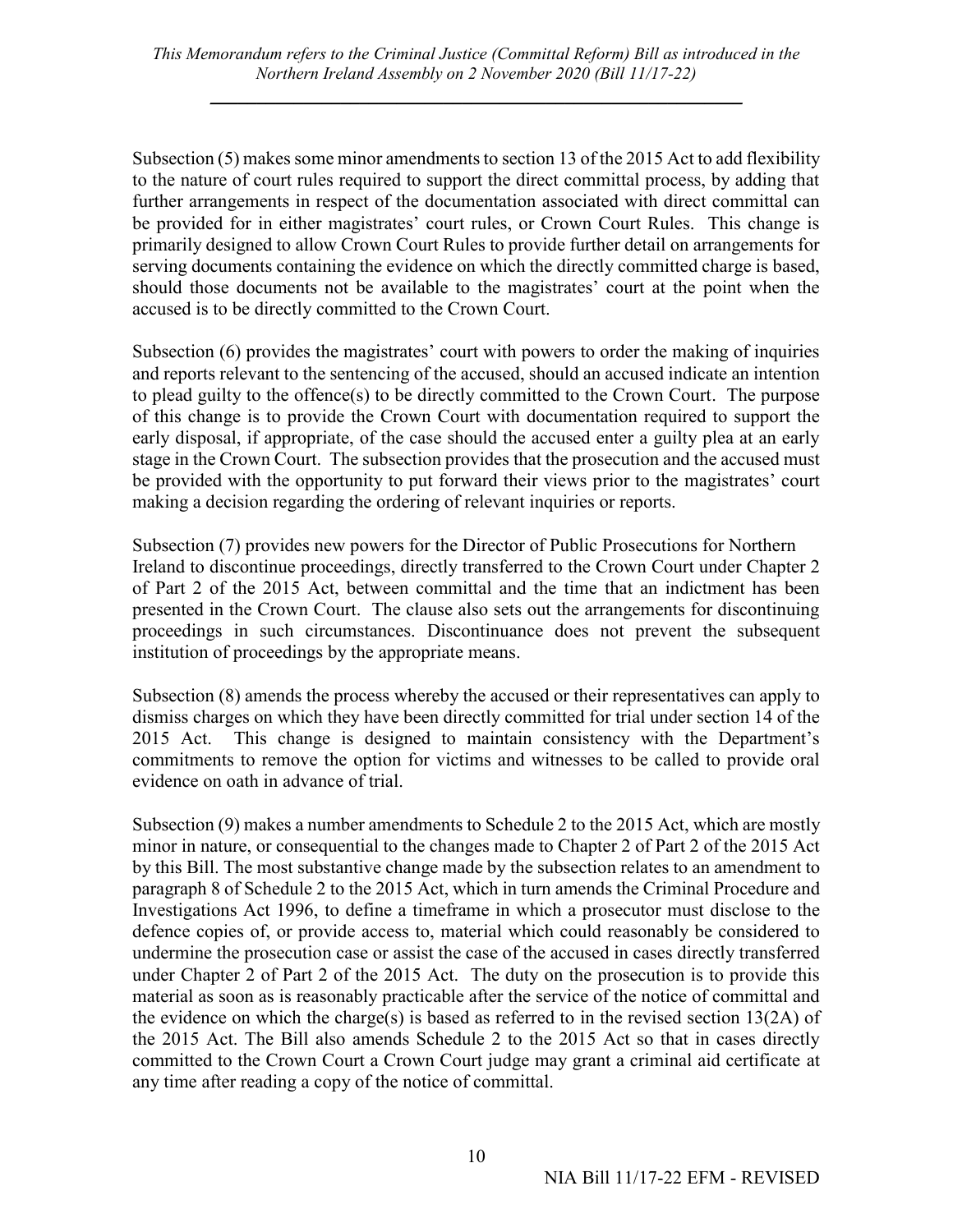Subsection (10) updates a reference in section 102(7) of the 2015 Act relating to the arrangements by which the Department can bring forward an order to extend the list of specified offences.

Subsection (11) repeals section 57 of the Justice Act (Northern Ireland) 2016 following the amendment made to section 9 of the 2015 Act by this Bill.

Clause 5: Commencement and transitional provisions, etc.

Clause 5 provides that the provisions relating to the abolition of oral evidence from the traditional committal process, and direct committal will not apply to proceedings instituted before the Department has commenced the relevant provisions of the Bill. Paragraph 4 of Schedule 8 to the 2015 Act provides further definition as to when proceedings are instituted.

Clause 6: Short title

#### **FINANCIAL EFFECTS OF THE BILL**

36. The implementation of the provisions in the Bill require significant changes to the existing processes within key criminal justice organisations including the PPS, PSNI, NICTS and NIPS. A Committal Reform Programme has been established, with representatives from relevant criminal justice organisations, to deliver the necessary changes.

37. The main aim of direct committal is to transfer cases to the Crown Court more quickly than at present, and consequently shorten the overall length of time it takes to complete these cases. In effect, there will be a rebalancing of resources - less work will be done in the lower court tier (magistrates' court) but more work will be done in the higher court tier (Crown Court). A business case is being prepared to capture the relevant costs for criminal justice organisations and these costs will be factored into prioritised plans for future budget periods.

38. Capital expenditure – relating to IT development – is largely complete and any remaining costs will be met from existing capital budgets.

#### **HUMAN RIGHTS ISSUES**

39. All proposals are considered to be Convention compliant.

#### **EQUALITY IMPACT ASSESSMENT**

40. The Department conducted an equality screening exercise on both key components of the Bill - abolishing oral evidence at committal, and the direct transfer of cases in certain circumstances to the Crown Court without the need for committal proceedings. The Department recognizes that young males are disproportionately over represented in the criminal justice system, however these measures which aim to speed up the justice system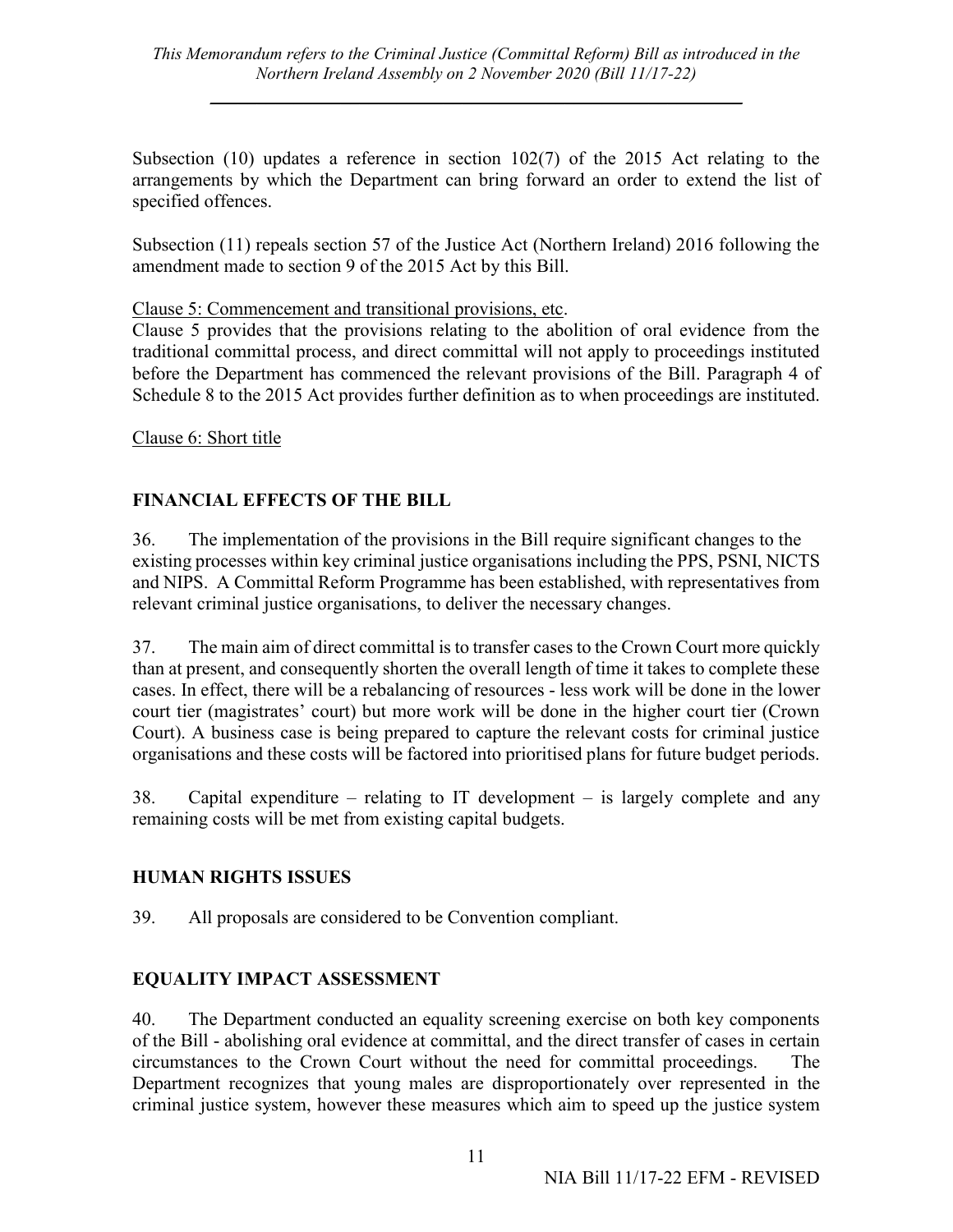and reduce the trauma experienced by witnesses as a whole are fair and equal to all section 75 groups. The screening exercise also highlighted that for youth defendants delay can have a greater negative impact compared to adult defendants as lengthy criminal proceedings can have a detrimental effect on individuals at a key developmental stage.

#### **SUMMARY OF THE REGULATORY IMPACT ASSESSMENT**

41. The Department has not conducted a Regulatory Impact Assessment as the Bill is not anticipated to have any impact on business, charities or the voluntary sector.

#### **DATA PROTECTION IMPACT ASSESSMENT/DATA PROTECTION BY DESIGN**

42. A Data Protection Impact Screening Exercise has been carried out. Whilst the changes deliver fundamental reforms to the operation of the criminal justice system in respect of cases to be prosecuted in the Crown Court, it is not anticipated there will be significant change to the volume of data collected and processed to investigate and prosecute Crown Court cases. The screening exercise highlighted that abolishing the use of oral evidence as part of the traditional committal process may have a positive impact by reducing the information gathered from victims and witnesses who will no longer be called upon to provide oral evidence as part of committal proceedings. All data will be processed in line with the robust procedures and protocols already in place for investigating and prosecuting criminal cases.

#### **RURAL NEEDS IMPACT ASSESSMENT**

43. A Rural Needs Impact Assessment has been carried out. In general, it is anticipated that the provisions will have a positive impact. In serious cases where an accused has been charged by PSNI in connection to a crime, there is often a correlation between the time taken to progress a case, and the number of occasions the case appears in court. Whilst it may not be a requirement that victims and witnesses attend court on every occasion that a case is listed, some may wish to monitor progress of the case in person. This has a greater impact on those living further from the relevant courthouse. Similarly, abolishing oral evidence as part of the committal process will mean that there is no requirement for victims and witnesses to attend the committal hearing, for those cases which do not immediately fall within the direct transfer arrangements.

44. In relation to defendants, the changes will have negligible change on those defendants remanded in custody. As resolving cases more quickly should lead to fewer hearings in courts, it is anticipated the changes will have a positive impact on those defendants not remanded into custody, as it is anticipated there should be fewer journeys to court.

## **LEGISLATIVE COMPETENCE**

45. At Introduction, the Minister of Justice, Naomi Long MLA, had made the following statement under section 9 of the Northern Ireland Act 1998: